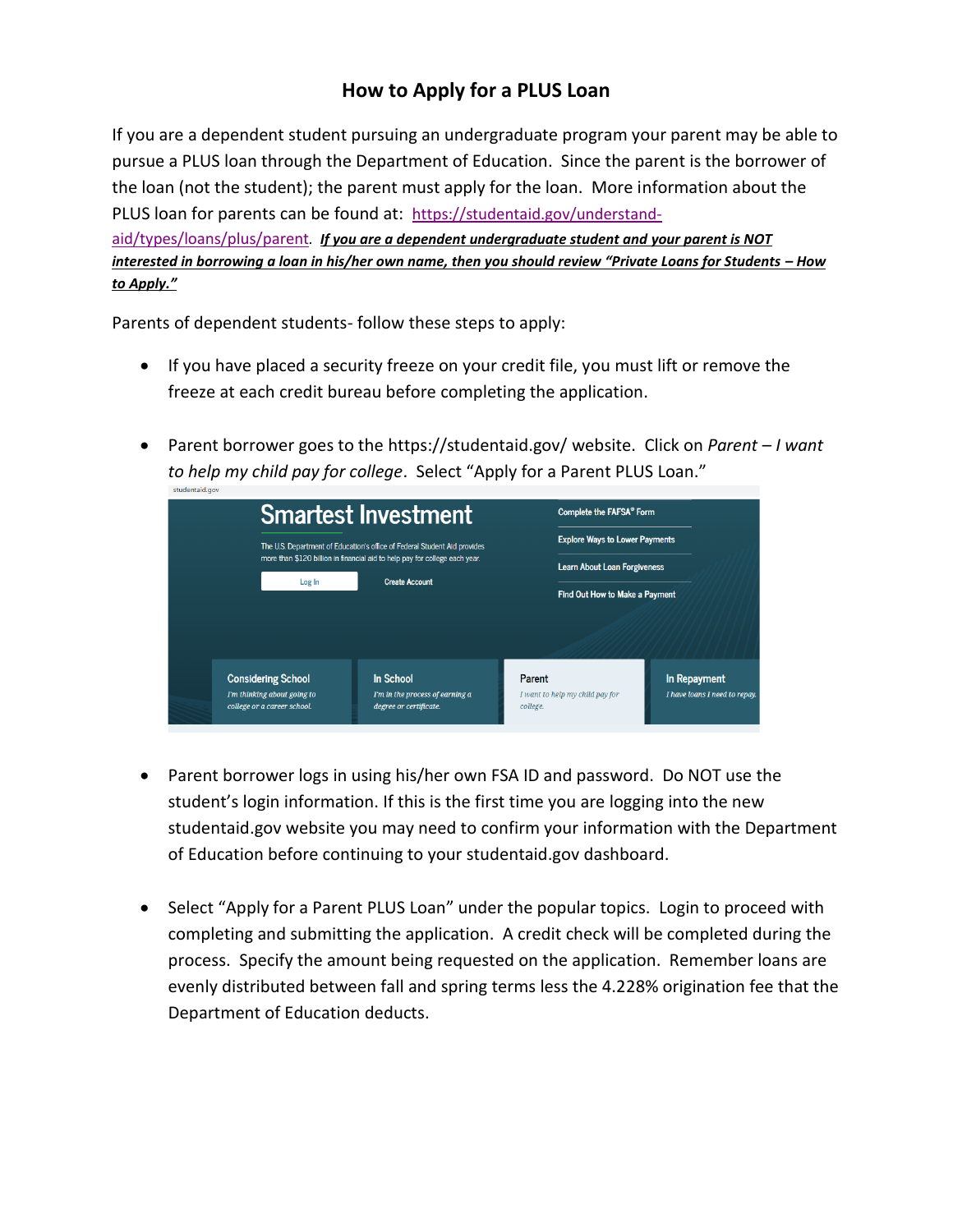

- If denied the parent has several options (e.g. obtain an endorser, appeal the credit decision or the parent could decide not to pursue the loan. If not pursuing approval, the student may be eligible for additional unsubsidized loan funding).
- After you complete the PLUS loan Application, you will need to return to the dashboard and select "Complete Loan Agreement for Parent PLUS Loan." The "Loan Agreement" is the required Master Promissory Note (MPN) that is your agreement to repay the loan. If you have completed a PLUS loan MPN for the student in a previous year, a new one generally will not be required unless the loan was approved with the use of an endorser.

#### **Notes:**

### *Independent students who are pursuing an undergraduate degree are not eligible for PLUS loans. These students can pursue "Private Loan" options. Students pursuing Graduate degrees have the option of either "Private Loans" or the Graduate "PLUS Loan."*

Graduate students who want to pursue a PLUS loan in their own name can select "I'm in School" after logging into the studentaid.gov website. The option to "Apply for a PLUS loan for Graduate School" and "Complete MPN (i.e., Loan Agreement)" will be listed there. Graduate students pursuing a PLUS loan must also complete Loan Entrance counseling as a graduate or professional student if this has not been done in the past.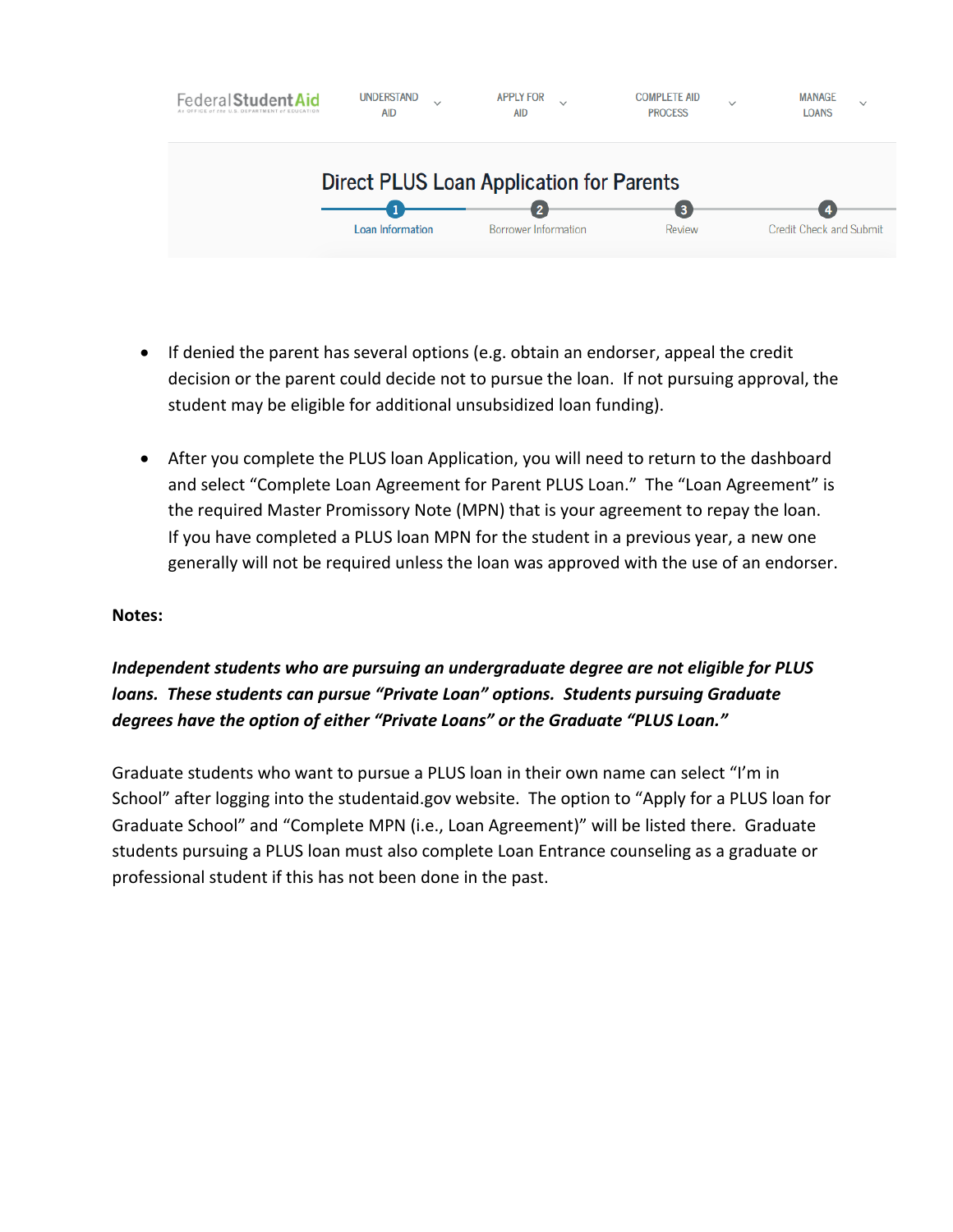### **Private Loans for Parents – How to Apply**

While private loans are generally borrowed by students, a few lenders have options where the parent can be the borrower on a private loan. For parents who have good credit, sometimes the terms and interest rates on these loans may be more favorable than the Federal Parent PLUS loan.

Parents may review private loan options for parents at: https://choice.fastproducts.org/FastChoice/home/905800/2



Click Next and review various options. You can link directly to the lender's website to apply online.

**If your parent is NOT interested in borrowing a loan in his/her own name, then you should review "Private Loans for Students – How to Apply."**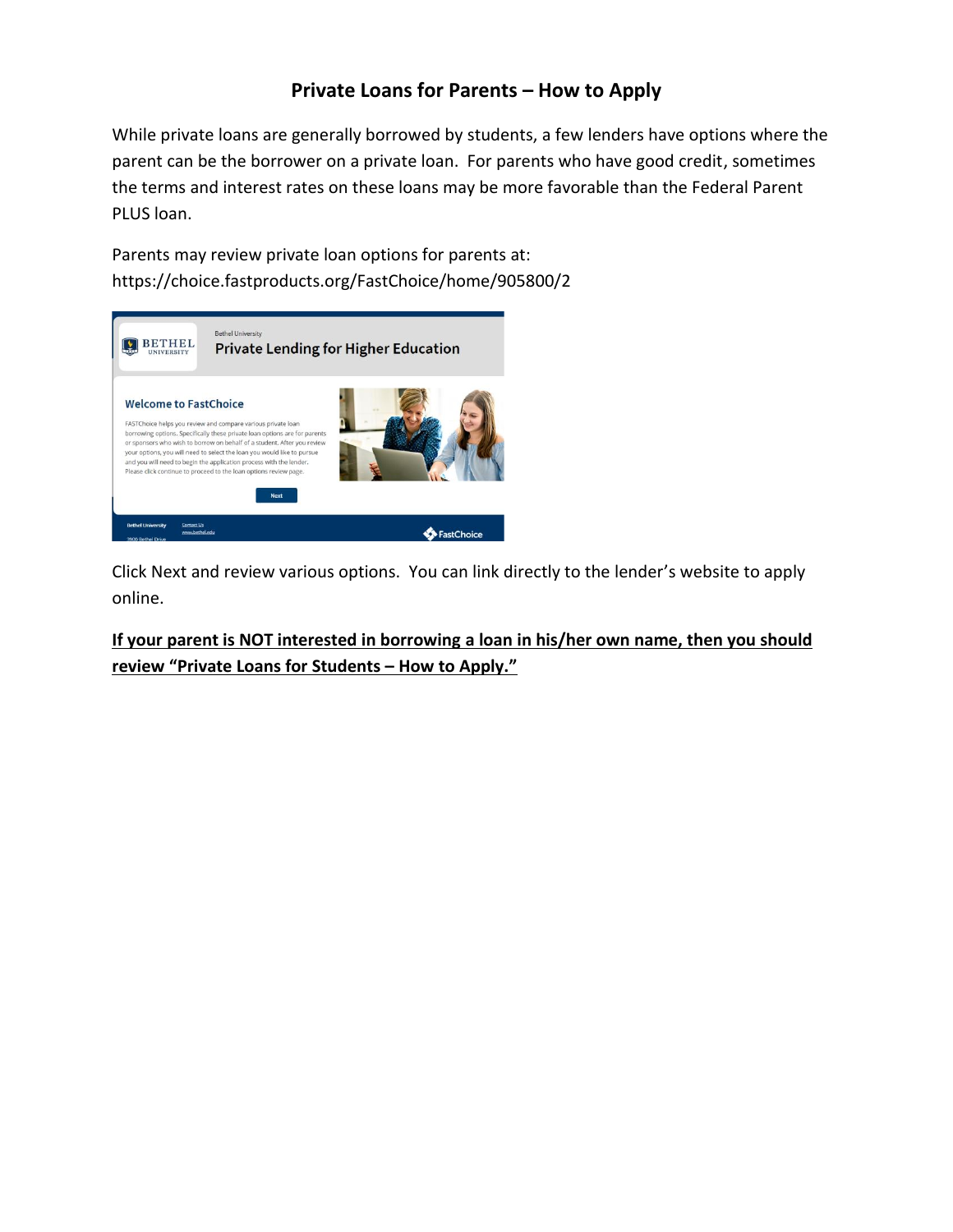# **Private Loans for Students – How to Apply**

Students may pursue private loan options to help cover their educational expenses. Bethel has compiled a preferred lender list as a starting point to help student's evaluate borrowing options.

• Go to FastChoice: <https://choice.fastproducts.org/FastChoice/home/905800> and click on the Undergraduate – Preferred Lenders Option if you are a CAS or CAPS student, then click "Next" to access the list of preferred lenders. If you are enrolled in the Graduate School or Seminary select the Graduate Option.



- Evaluate and compare loan programs. Link directly to the lender's website and apply online with the lender of your choice.
- Complete the loan process with your lender. All lenders will require a self-certification form which they will provide. Some will require proof of identity or income. You may be required to obtain a co-signer to secure funding. All requested information must be provided to your lender before your loan can be processed.
- Your lender will contact Bethel to request school certification on your loan.
- If you select a lender that is not on our preferred lender list please email us at [finaid](mailto:finaid-loans@bethel.edu)[loans@bethel.edu](mailto:finaid-loans@bethel.edu) with the name of your lender, the lender's phone number, the amount you are requesting and the term(s) that you are requesting the loan for. Follow your lender's application instructions.

Questions? Contact the Financial Aid Office Email: [finaid-loans@bethel.edu](mailto:finaid-loans@bethel.edu) Phone: 651-628-6241